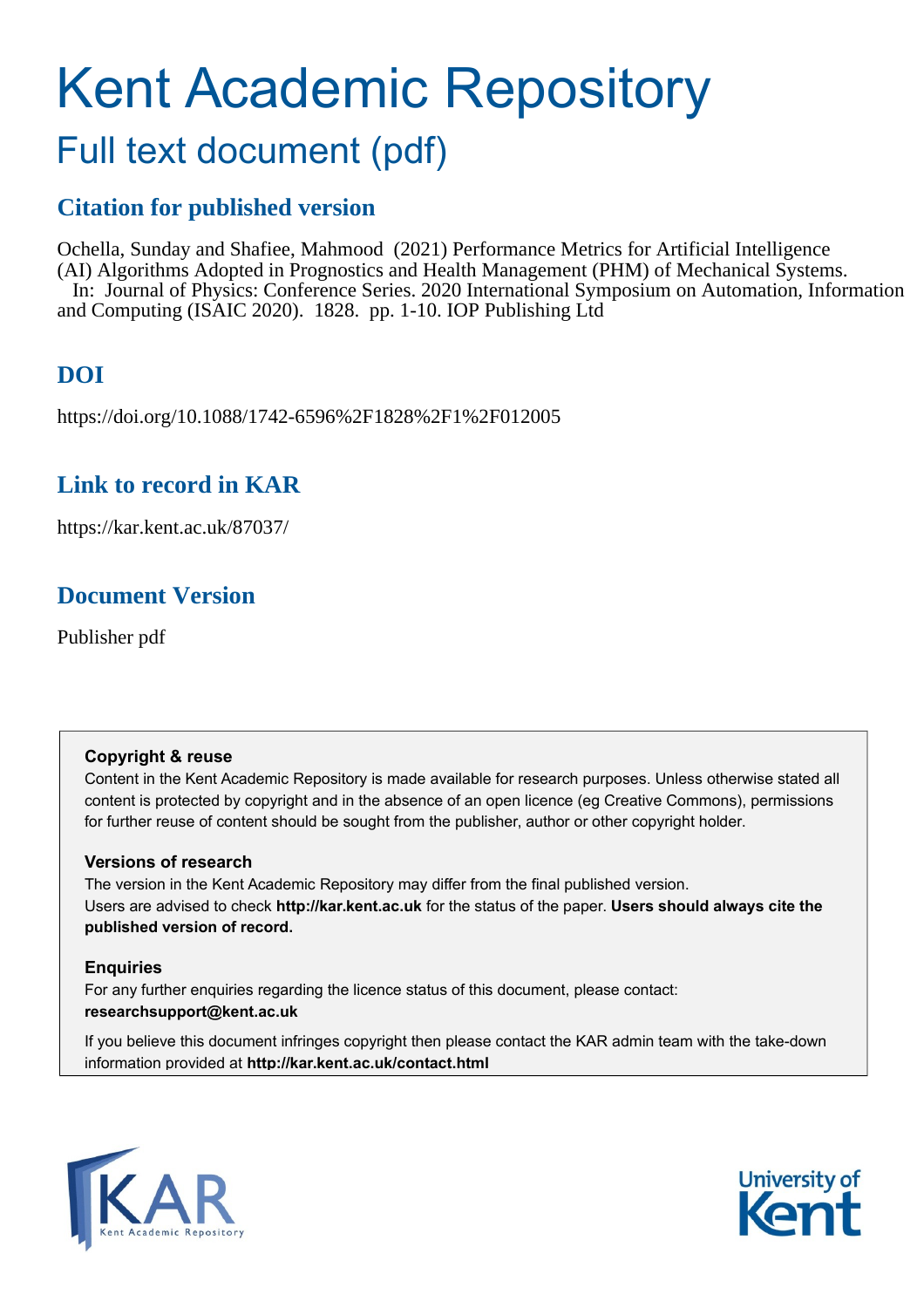#### **PAPER • OPEN ACCESS**

## Performance Metrics for Artificial Intelligence (AI) Algorithms Adopted in Prognostics and Health Management (PHM) of Mechanical Systems

To cite this article: Sunday Ochella and Mahmood Shafiee 2021 J. Phys.: Conf. Ser. **1828** 012005

View the [article online](https://doi.org/10.1088/1742-6596/1828/1/012005) for updates and enhancements.



This content was downloaded from IP address 94.2.109.130 on 05/03/2021 at 09:13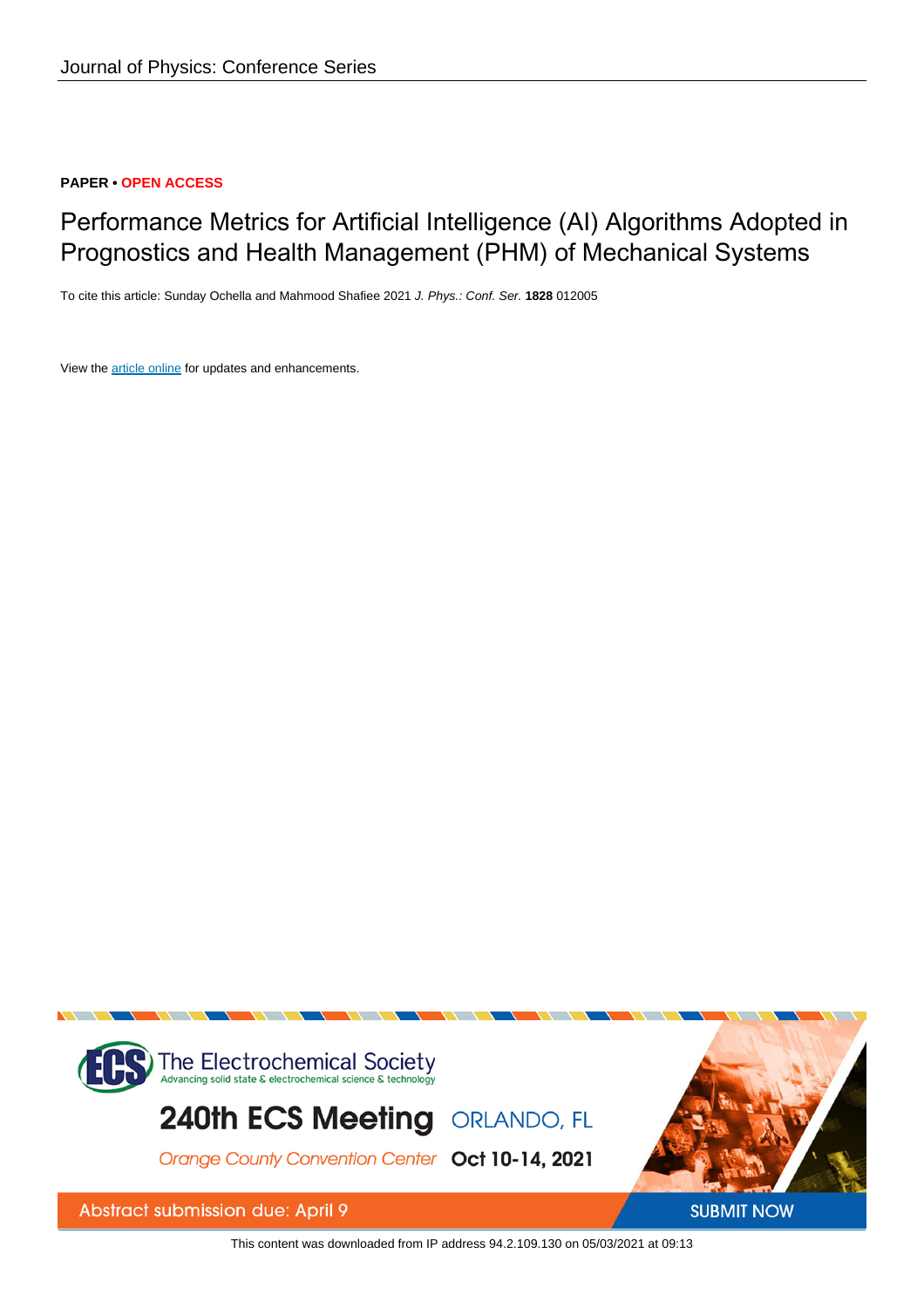## **Performance Metrics for Artificial Intelligence (AI) Algorithms Adopted in Prognostics and Health Management (PHM) of Mechanical Systems**

#### **Sunday Ochella<sup>1</sup> and Mahmood Shafiee2,\***

<sup>1</sup> Department of Energy and Power, Cranfield University, College Road, Bedfordshire MK43 0AL, UK

<sup>2</sup> School of Engineering and Digital Arts, University of Kent, Canterbury CT2 7NT, UK

E-mail: Sunday.Ochella@cranfield.ac.uk; m.shafiee@kent.ac.uk (corresponding author)

**Abstract.** Research into the use of artificial intelligence (AI) algorithms within the field of prognostics and health management (PHM), in particular for predicting the remaining useful life (RUL) of mechanical systems that are subject to condition monitoring, has gained widespread attention in recent years. It is important to establish confidence levels for RUL predictions, so as to aid operators as well as regulators in making informed decisions regarding maintenance and asset life-cycle planning. Over the past decade, many researchers have devised indicators or metrics for determining the performance of AI algorithms in RUL prediction. While most of the popularly used metrics like Mean Absolute Error (MAE), Root Mean Square Error (RMSE), etc. were adapted from other applications, some bespoke metrics are designed and intended specifically for use in PHM research. This study provides a synopsis of key performance indicators (KPIs) that are applied to AI-driven PHM technologies of mechanical systems. It presents details of the application scenarios, suitability of using a particular metric in different scenarios, the pros and cons of each metric, the trade-offs that may need to be made in choosing one metric over another, and some other factors that engineers should take into account when applying the metrics.

#### **1. Introduction**

Prognostics and Health Management (PHM) involves assessing the health state of systems, sub-systems or components throughout their lifecycle with a view towards avoiding unexpected failures as well as possibly extending their useful life [1]. A mechanical system is considered to be under a normal or healthy state of operation if certain parameters remain above a predetermined threshold [2]. This threshold is often defined based on temperature, pressure, vibration, noise or other measurable parameters. These measurements can be used as an indication of the current health state of the system or to alert any deviation from normal operating condition, which can help determine how much longer the system would run before its condition falls below the threshold. A key activity in PHM, therefore, is the prediction of the remaining useful life (RUL) of systems.

RUL is defined as the duration between the current time and the time when system condition reaches the failure threshold. Up to date, many different approaches have been proposed in the literature to predict the RUL of mechanical systems. In general, the RUL prediction approaches can be categorized into three

Content from this work may be used under the terms of theCreative Commons Attribution 3.0 licence. Any further distribution of this work must maintain attribution to the author(s) and the title of the work, journal citation and DOI. Published under licence by IOP Publishing Ltd 1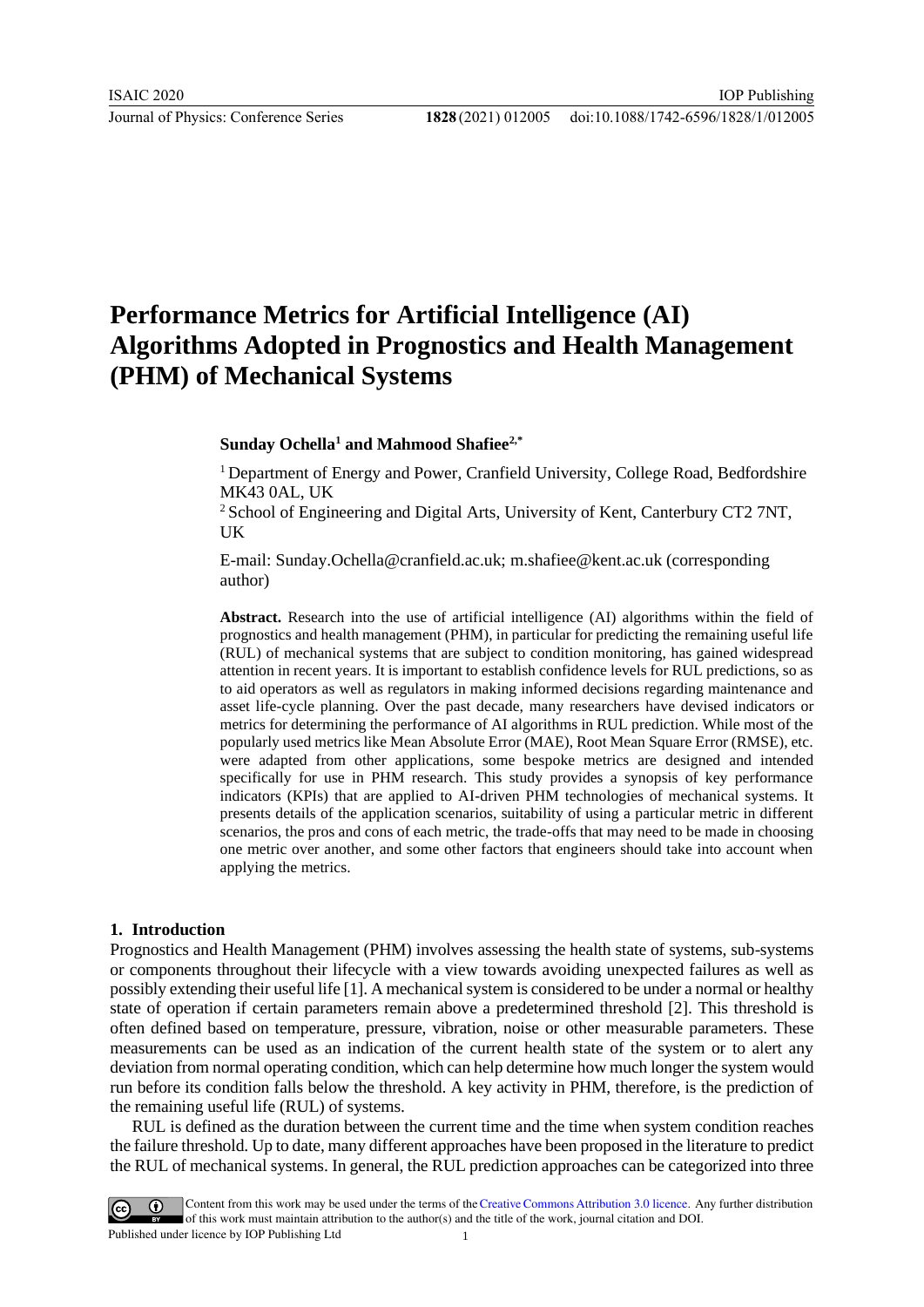types according to their principles: physic-based, data-driven, and hybrid (or fusion) techniques [3]. The data-driven RUL prediction approaches involves the use of artificial intelligence (AI) algorithms along with sensor data from the monitored equipment [4]. Given the recent rapid advances in the field of AI, a plethora of AI algorithms have been applied to predict the RUL of mechanical systems. These algorithms range from conventional techniques such as artificial neural network (ANN), neuro-fuzzy systems, support vector machine (SVM) and Gaussian process regression (GPR) [5] to more recent techniques such as deep learning algorithms [6]. Irrespective of the type of algorithm used, an important step in adopting AI in PHM science is being able to measure the performance of the algorithm.

The performance metrics serve as indicators of the level of confidence one may have in the accuracy of an algorithm and the associated methodology. As the RUL prediction is inherently a regression problem, a performance metric is required to assess the prediction error (as opposed to classification problems that seek to determine right or wrong classification). The majority of key performance indicators (KPIs) have been adapted from the ones used in forecasting to measure forecast error, that are predominantly statistical. Even though the statistical-based metrics are popular and still widely in use, some researchers have developed bespoke performance measures for PHM algorithms. For instance, the readers can refer to [7-9].

The current study provides a synopsis of the KPIs and metrics that are being used for AI-driven PHM of mechanical systems and equipment. It also presents details of the application scenarios, suitability of using a particular metric in different scenarios, the pros and cons of each metric, and the various considerations that should be made when choosing a metric for assessing the performance of different AI algorithms. A broad classification scheme is presented using not only the conventional forecasting metrics but also incorporating other metrics developed by PHM researchers. The results of this study can serve as a useful resource to help researchers select the most suitable AI algorithm for their PHM related research.

The remainder of this paper is organized as follows. Section 2 provides a classification of metrics used to measure the performance of AI-driven PHM algorithms. Section 3 presents details of the key considerations which should be made in choosing one metric over another. Section 4 briefly discusses some challenges that may arise when defining suitable metrics to use for AI algorithms in PHM research. Some concluding remarks are also provided at the end.

#### **2. Performance Metrics for AI Algorithms in PHM**

Currently, most performance metrics used for PHM have been adapted from other disciplines such as forecasting, meteorology, finance, medicine, etc. A broad classification of the PHM metrics is presented in reference [8]. This study not only uses the conventional forecasting metrics but also incorporates other metrics developed by PHM researchers. The proposed classification framework for PHM performance metrics is shown in Figure 1.



**Figure 1.** A classification framework for PHM performance metrics.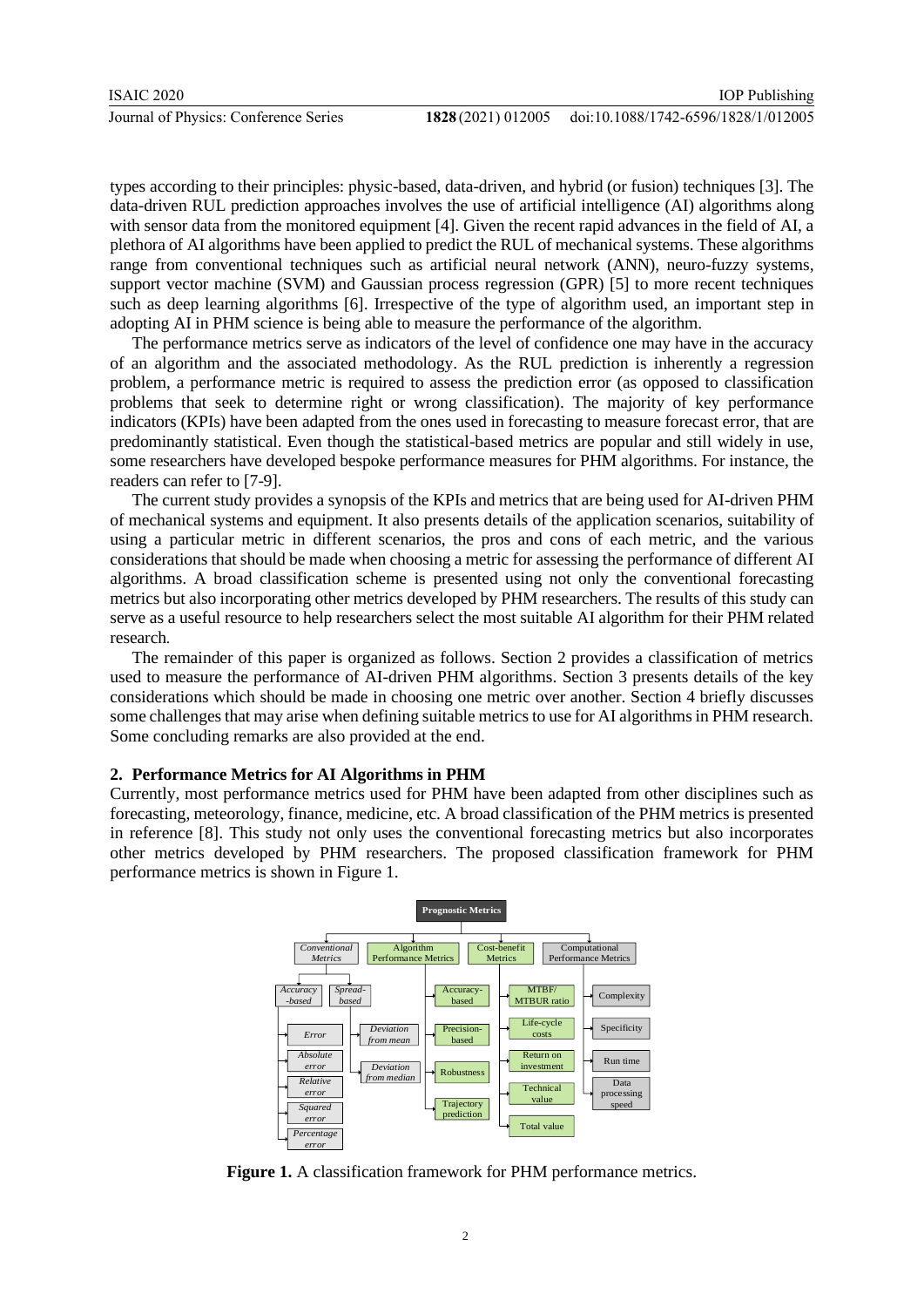#### *2.1. Conventional Metrics*

Conventional metrics constitute the building block of most PHM performance measures. Given that the fundamental approach used to determine the performance of a PHM algorithm relies on comparing the predicted RUL value with the true value, the statistical-based measures are by far the most common metrics being adopted. Some studies have shown that the mean squared error (MSE), root mean square error (RMSE), mean absolute error (MAE) and mean absolute percentage error (MAPE) are the most widely used metrics for measuring the performance of AI algorithms [10]. These "primary" metrics are typically determined by a three-step approach involving (1) calculation of the point distance (between the estimated and true values), (2) normalization, and (3) aggregation of point results over the entire dataset. The conventional performance metrics are based on either accuracy or precision. In what follows, the accuracy-based and precision-based performance measures are briefly reviewed.

#### *2.1.1 Accuracy-based Metrics*

Accuracy essentially measures how close the estimated RUL value is to the actual value [11]. Most metrics aggregate the errors in point estimates over the complete dataset, and thus they need to take the mean or median as measures of performance evaluation. The disadvantage of these measures is that they weigh the errors equally, irrespective of when they occurred. Depending on end-user requirements, it may be expedient to give more weights to the errors obtained from predictions made near the end-oflife (EOL) of the system. Directly related to this point is the notion of timeliness, which has also been proposed as a metric. Making accurate predictions early enough is important in order to help with maintenance planning and logistics.

In this study, we define  $\tilde{y}_i(t)$  as the predicted RUL value and  $y_i(t)$  as the true RUL value, both at time instant  $t$ , and at the  $i<sup>th</sup>$  prediction. Some conventional accuracy-based metrics for PHM applications are given below:

Mean Absolute Error (MAE) = 
$$
\frac{1}{n} \sum_{i=1}^{n} |\tilde{y}_i(t) - y_i(t)|.
$$
 (1)

Mean Absolute Percentage Error (MAPE) = 
$$
\frac{100\%}{n} \sum_{i=1}^{n} \frac{|\tilde{y}_i(t) - y_i(t)|}{y_i}.
$$
 (2)

Sum of Squared Errors 
$$
(SSE) = \sum_{i=1}^{n} (\tilde{y}_i(t) - y_i(t))^2
$$
. (3)

Mean Squared Error (MSE) = 
$$
\frac{1}{n} \sum_{i=1}^{n} (\tilde{y}_i(t) - y_i(t))^2
$$
. (4)

Root Mean Squared Error (RMSE) = 
$$
\sqrt{MSE}
$$
. (5)

Symmetric Mean Absolute Percentage Error (SMAPE) = 
$$
\frac{100\%}{n} \sum_{i=1}^{n} \frac{|\tilde{y}_i(t) - y_i(t)|}{(|\tilde{y}_i(t)| + |y_i(t)|)/2}
$$
 (6)

Median Absolute Error (M dAE) = Median 
$$
|\tilde{y}_i(t) - y_i(t)|
$$
. (7)

Median Absolute Percentage Error (MdAPE) = 100% × Median 
$$
\frac{|\tilde{y}_i(t) - y_i(t)|}{|y_i(t)|}
$$
. (8)

The merits and demerits of these metrics are discussed later in this paper.

#### *2.1.2 Precision-based Metrics*

Precision refers to the spread or narrowness of the interval within which the estimates variate. Precisionbased metrics provide an indication of the spread of RUL predictions, given the same set of inputs. An emphasis is made here on the difference between sensitivity and precision. Sensitivity gives an indication of how the predictions from an algorithm would change with the changes in inputs. Thus, the sensitivity is a measure of robustness. Some conventional precision-based metrics for PHM applications are given below:

Standard Deviation (SD) = 
$$
\left(\frac{\sum_{i=1}^{n} (\tilde{y}_i(t) - \overline{y}_i)^2}{n-1}\right)^{1/2},
$$
 (9)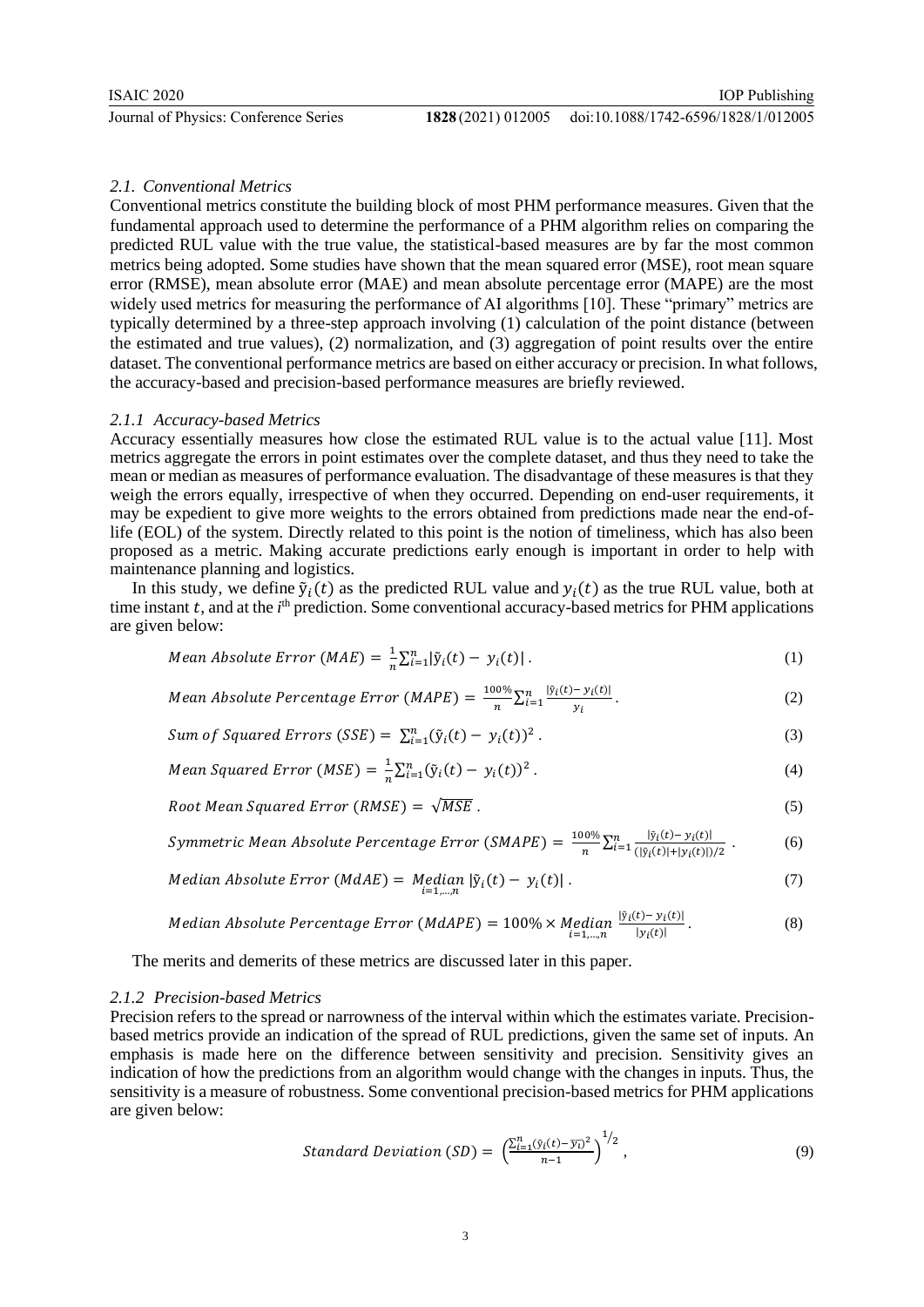where  $\overline{y}_i$  is the mean of the errors.

Mean Absolute Deviation (MAD) = 
$$
\frac{1}{n} \sum_{i=1}^{n} |\tilde{y}_i(t) - \overline{y}_i|.
$$
 (10)

Median Absolute Deviation (MdAD) = Median 
$$
|\tilde{y}_i(t) - M|
$$
, (11)

where  $M$  is the median of the errors.

#### *2.2 PHM-specific Algorithms*

Engel *et al.* [11] proposed the use of confidence intervals, along with accuracy and precision, to determine whether the RUL estimates are within acceptable bounds. In addition to these metrics, Vachtsevanos *et al.* [12] proposed also some other metrics for fault diagnosis and prognosis, including: timeliness, similarity, sensitivity, incorporation of uncertainty, as well as cost-benefit metrics such as technical value and total value. Leao *et al.* [7] extended the conventional metrics and proposed some new metrics which are discussed in section 2.2.1. Other researchers, e.g. Saxena *et al.* [13], proposed a number of hierarchical metrics for PHM. Sharp [9] argued that the hierarchical metrics proposed in [13] are complicated to use. Therefore, he proposed a set of metrics which could be used in a hierarchical manner or integrated with other metrics.

In an attempt to develop metrics for assessing the performance of PHM algorithms, there has been a somewhat unintended multiplicity of proposed metrics. Thus, most researchers resort to the use of metrics such as MAE, RMSE, etc., instead of those designed for PHM. The PHM metrics can be classified into three groups: (1) the metrics that directly measure the algorithm's performance, (2) the metrics that are based on a cost-benefit criterion, and (3) the metrics that can be used to measure the computational performance. There three groups are described in more detail below.

#### *2.2.1 Algorithm Performance Metrics*

Leao *et al.* [7] proposed a number of metrics to help with defining user requirements as well as verifying algorithm performance. Some of these performance metrics include:

- a. *Prognostic Hits Score (PHS)* this is defined as the number of correct prognostics estimates divided by the total number of estimates, where the alert time is greater than or equal to actual time to failure. This metric gives an indication of number of useful predictions (NuP).
- b. *False Alarm Rate (FAR)* this is defined as the number of false alarms due to prognostics estimates divided by NuP. "False alarm" in prognostics implies the occurrence of actual failure of an equipment later than the RUL predicted by the algorithm.
- c. *Correct Rejection Rate (CRR)* this is defined as the number of correct rejections divided by total number of prognostics estimates that meet rejection criterion. Rejection criterion is met when alert time plus confidence interval is less than the ground truth RUL. Alert time in this context means minimum lead time required to take an action, while correct rejection implies rejecting the prediction when not enough time is available to take an action before a failure occurs.
- d. *Imprecise Correct Estimation Rate (ICER)* this is defined as the number of correct predictions that do not provide enough precision in order to be useful to the user, divided by the total number of correct prognostics estimates.
- e. *Prognostic effectivity* this is defined as the capacity of prognostics algorithm to avoid unscheduled maintenance. This metric is calculated by dividing the number of avoided unscheduled maintenance events by total number of unscheduled maintenance events caused by the failure mode of interest.
- f. *Average Bias (AB)* this metric is given by:

$$
AB = \frac{1}{n} \sum_{i=0}^{n} (\tilde{y}_i(t) - y_i(t)), \qquad (12)
$$

where  $y_i(t)$  is the ground truth RUL at time *t* and *n* is the total number of predictions that helped to avoid unplanned maintenance.

g. *Average Absolute Bias (AAB)* – this metric is similar to *AB* but uses absolute difference. This is an accuracy measure and is given by:

$$
AAB = \frac{1}{n} \sum_{i=0}^{n} |\tilde{y}_i(t) - y_i(t)|.
$$
 (13)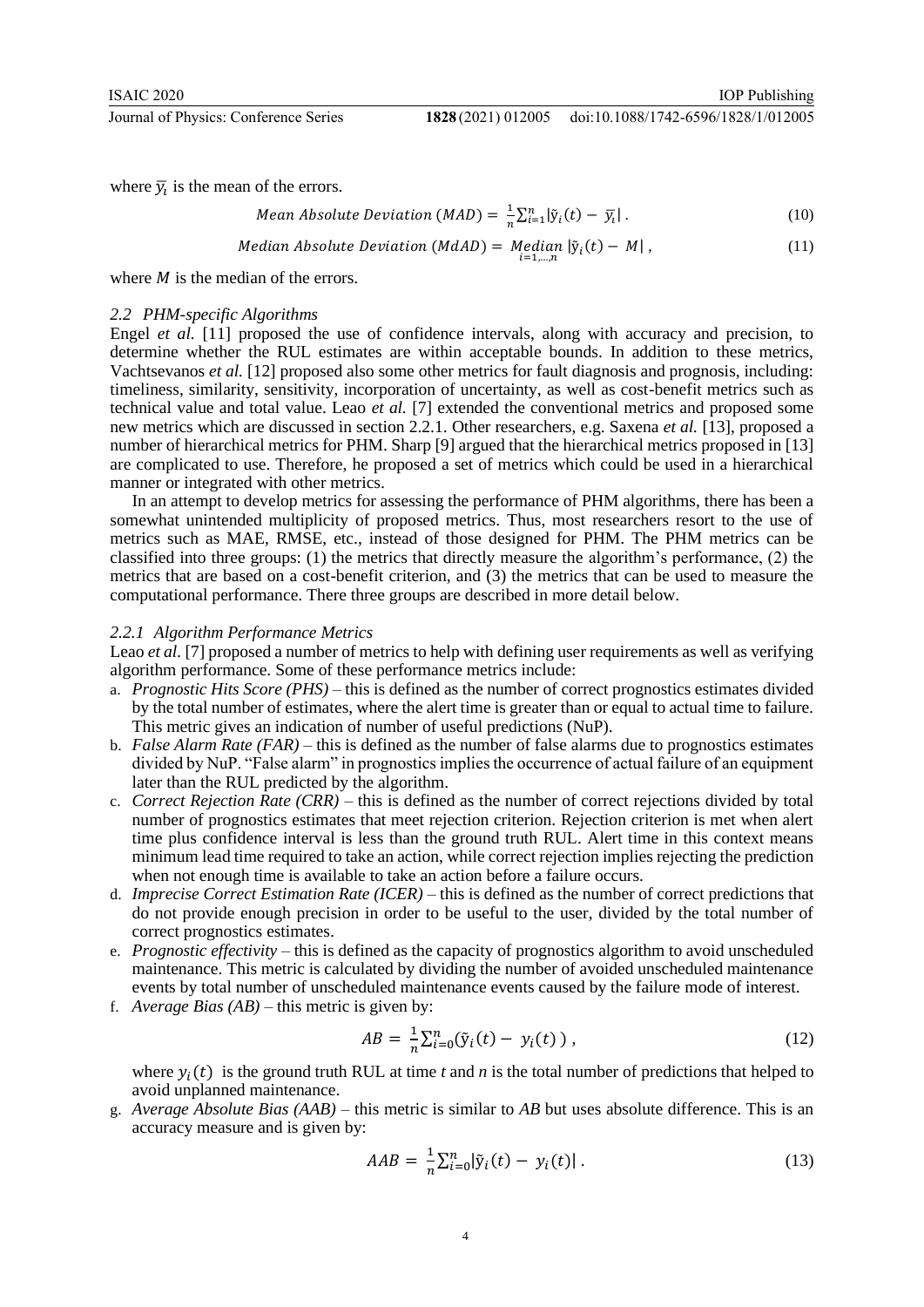- doi:10.1088/1742-6596/1828/1/012005
- h. *Coverage* this is defined as the relative frequency of occurrence of the failure mode of interest, which is calculated by dividing the number of failures caused by the failure mode of interest by the total number of recorded failures for a component. It does not directly measure the algorithm performance but may be used as a weighting factor when considering all failure modes of the component.

The following set of hierarchical metrics were proposed in [13], with additional guidance in [14, 15] on how to apply them. The metrics need to be applied in a logical manner in order to make any meaningful deductions from them.

- i. *Prognostic Horizon* this metric gives the difference between the time when prediction first meets the specified performance criteria (i.e. ±*α%* error on RUL) and the EOL, i.e. the time when prediction crosses the failure threshold.
- j. *α-λ performance* this metric gives an indication of the prediction accuracy at specific time instances, i.e., it checks if prediction is within acceptable bounds (±*α%* of RUL) at a given time fraction λ, between first prediction and EoL ( $\lambda = 0$  at time of first prediction;  $\lambda = 1$  at EoL).
- k. *Relative Accuracy* this is an instantaneous measure of error in RUL prediction relative to ground truth RUL.
- l. *Cumulative Relative Accuracy* this is a normalised weighted sum of instantaneous relative accuracies over the lifetime of the prediction (i.e. from first prediction to EoL). Weights are assigned such that predictions at critical times, such as near the EoL, are more important than earlier predictions.
- m. *Convergence* it measures the manner in which any metric improves with time, e.g. how quickly a prediction converges towards the actual RUL as it progresses towards EoL.
- n. *Robustness* it attempts to quantify the sensitivity of an algorithm with respect to its parameters, like the size of the training data or choice of prior distributions. Confidence bounds of a robust algorithm are not expected to vary wildly with changes in the input parameters.

Sharp [9] proposed four metrics intended to measure the performance of algorithms and possibly compare different prognostics sets, independent of the unit of RUL (e.g. time, number of cycles). These metrics capture fundamental aspects of accuracy, precision and timeliness. They are briefly explained below:

*1) Weighted Error Bias (WEB)* – this is defined as the effective bias in all predictions as a percentage of total equipment lifetime. Therefore,

$$
WEB = \frac{100}{N} \sum_{i=1}^{N} \sum_{t=1}^{T} w_i(t) \times \frac{(\tilde{y}_i(t) - y_i(t))}{\text{TotalUnitLifetime}_i},\tag{14}
$$

where  $\tilde{y}_i(t)$  is the predicted RUL for unit *i* at time instant *t*;  $w_i(t)$  is the importance weight of unit *i* at time  $t$ ;  $T$  is the total number of times that RUL prediction is made; and  $\overline{N}$  is the number of units. The optimal value for the *WEB* is zero, indicating that the average prediction is centred on the true RUL value.

*2) Weighted Prediction Spread (WPS)* – this metric is designed to capture prediction uncertainties and, simultaneously, apply weights to prediction importance across various points of the equipment lifetime. First, instantaneous percentage errors in RUL prediction are allocated into bins, across the lifetime of an equipment, with the percentage error computed by the following equation:

$$
\%Er = 100\% \times \frac{(\tilde{y}_i(t) - y_i(t))}{Unit\_Lifetime_i} \tag{15}
$$

Instantaneous percentage errors can then be placed in bins divided either equally between 0% and 100% of total unit lifetime or by points centred around (t/Total Lifetime). The WPS can then be computed as:

$$
WPS = 100\% \times \frac{\sum_{bi=1}^{B} (W_{bi} * CI_{bi})}{\sum_{bi=1}^{B} W_{bi}}.
$$
\n(16)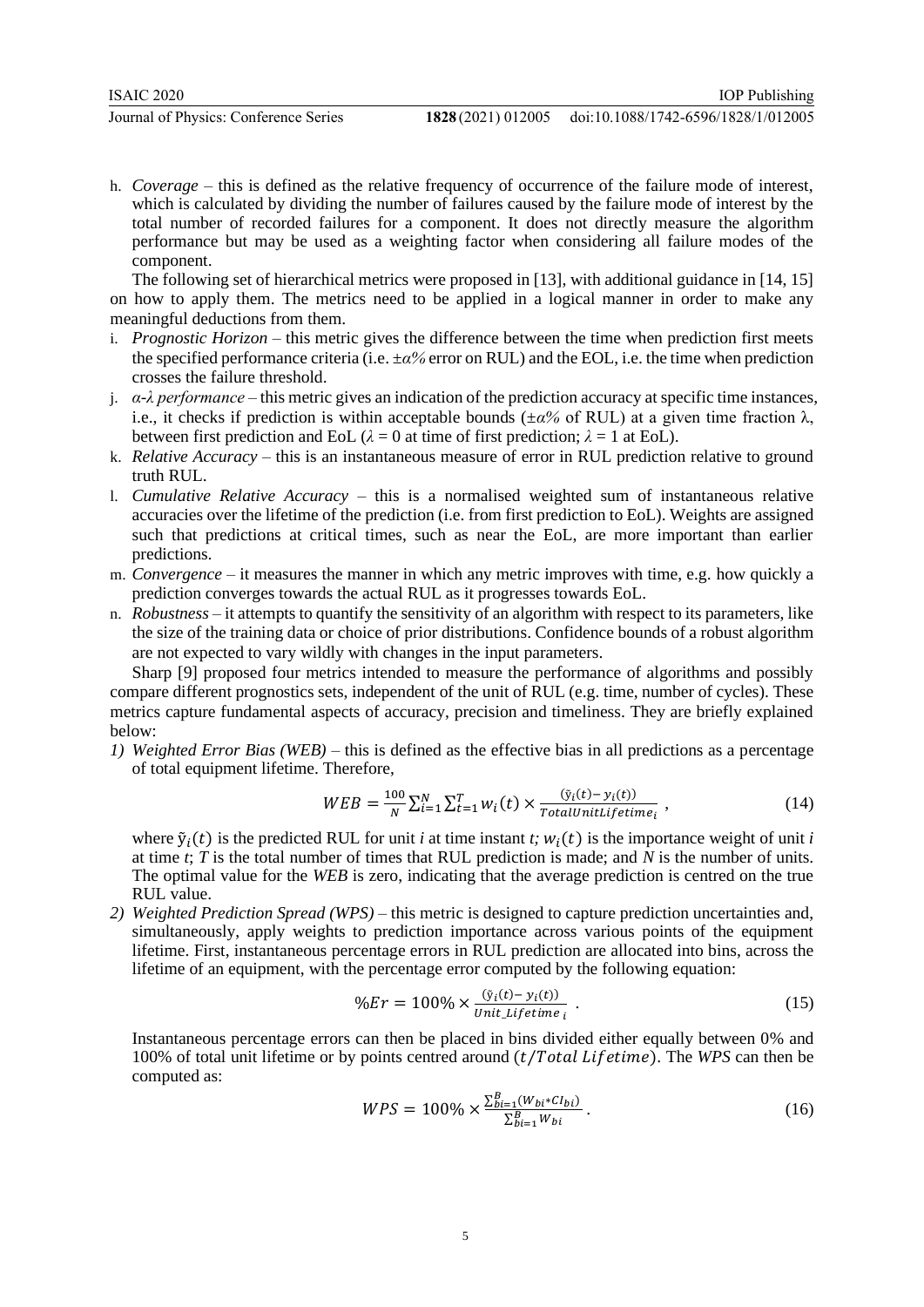where  $B$  is the number of bins,  $W_{bi}$  is a weighting function based on the centre value of each reference bin. *WPS* values give an indication of the level of uncertainty in the prediction, with higher values indicating larger uncertainty.

*3) Confidence Interval Coverage (CIC)* – this metric helps to check whether or not the true RUL value lies within the confidence interval of the prediction. This is given by:

$$
CIC = 100\% \times \frac{\sum_{bi=1}^{B} (RUL_{bi} \in B_{bi})}{B} \,. \tag{17}
$$

*CIC* is therefore interpreted as the sum of the percentage of true RUL values contained within their corresponding error bin sets divided by the number of bins. A 100% score implies that all predictions fall within the true RUL values.

*4) Confidence Convergence Horizon (CCH)* – this metric identifies the predicted RUL value that once reached, all remaining predictions would fall within no more than  $\pm 10\%$  of the true RUL, 95% of the time (assuming a 95% confidence level). This metric is somewhat similar to the *α-λ performance*  metric as proposed in [13], however it is more focused on the quality of prediction towards EOL.

Sharp [9] further proposed a "*Total Score*" metric that aggregates the above-mentioned four metrics, namely, *WEB, WPS, CIC* and *CCH*. This metric is calculated as below:

$$
TotalScore = \vec{N} \times \begin{bmatrix} \frac{100 - |WEB|}{100 - WPS} \\ \frac{CIC}{CCH} \end{bmatrix}, \qquad (18)
$$

where  $\vec{N}$  is a normalized vector representing the importance weight of the four metrics. For example,  $\vec{N}$  $=[0.25, 0.25, 0.25, 0.25]$  means equal weights.

Three metrics were proposed in Zemouri and Gouriveau [16] to adopt for AI-driven PHM, in a scenario where *M* different prediction algorithms were used to make *n* different RUL predictions. The three metrics are:

*a. Overall Average Bias (OAB)* – this gives the average of the absolute value of the prediction errors. It is calculated by:

$$
OAB = \frac{1}{M} \sum_{m=1}^{M} \frac{1}{n} \sum_{n=1}^{n} |\tilde{y}_i(t) - y_i(t)|. \tag{19}
$$

*b. Overall Average Variability (OAV) –* this is computed as the mean of the standard deviations. It is calculated by:

$$
OAV = \frac{1}{M} \sum_{m=1}^{M} \left( \frac{\sum_{i=1}^{n} (\tilde{y}_i(t) - \bar{y}_i)^2}{n - 1} \right)^{1/2} . \tag{20}
$$

 $\overline{1}$ 

c. *Reproducibility –* this represents the mean distance between RUL predictions of the *M* different algorithms. It is calculated by:

$$
Rep = \left(\frac{2}{M(M-1)} \sum_{i < j} (d_{ij})^2\right)^{1/2},\tag{21}
$$

where  $d_{ij}$  is the Euclidean distance between the  $i^{th}$  and  $j^{th}$  prediction algorithms and is given by:

$$
(d_{ij})^2 = (E_j - E_i)^2 + (StdDev_j - StdDev_i)^2, \qquad (22)
$$

where *E* is the error  $(\tilde{y}_i(t) - \overline{y}_i)$ , and *E* and *StdDev* both are *n*-dimensional.

#### *2.2.2 Cost-Benefit Metrics*

The metrics discussed so far are meant to measure the quality of RUL predictions. However, the real benefit of making correct predictions is to record less number of unexpected failures and minimize the hassles associated with unplanned interventions. Cost-benefit metrics measure the anticipated benefits of adopting PHM in business, such as life-cycle cost savings or risk reduction. Some cost-benefit metrics are:

*a. Life Cycle Cost –* It calculates the total cost of acquisition, operation and maintenance under a PHM system and compares with the costs when there is no PHM decision system. In order to justify the adoption of PHM, the costs with PHM should be lower.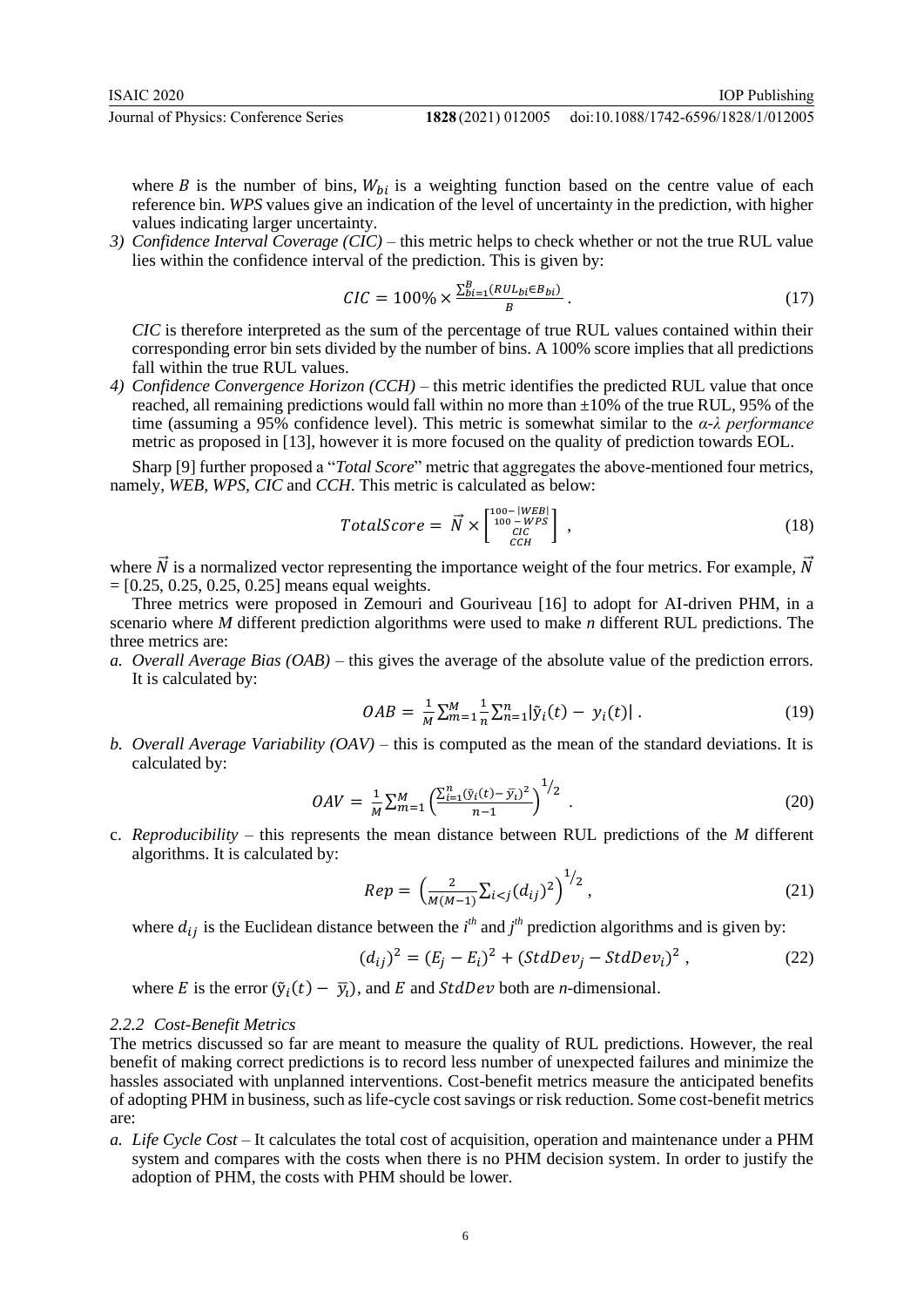IOP Publishing

- *b. MTBF-to-MTBUR Ratio –* It is defined as the ratio of mean time between failures (which is estimated by conventional reliability methods) to mean time between unit replacement (after PHM implementation). This metric gives an indication of the effectiveness of predictions. Lower MTBFto-MTBUR ratio indicates the efficiency of the PHM decision system.
- c. *Return-on-Investment (ROI) –* this is defined as the average annual profit as a percentage of the initial investment made for PHM implementation [17].
- *d. Technical Value and Total Value –* technical value measures the benefits of correct predictions for critical failure modes against the cost of wrong predictions and the associated resource requirements. Total value, on the other hand, looks at the benefits across all the failure modes that a PHM system can effectively cover, less all costs associated with the PHM implementation.

Details of the formulae associated with the above cost-benefit metrics can be found in [12, 13]. Luna [18] analyzed the cost implications of accurate and timely estimates of RUL on four logistics support scenarios: (*i*) lead times for ordering the spare parts required for maintenance actions; (*ii*) mitigation of consequences of failures; (*iii*) extension of useful operational lifetime; and (*iv*) reduction in maintenance cost. Tang *et al.* [19] proposed two metrics of 'skill' and 'value', which were adapted from meteorology literature. Skill measures how much better a prediction model is than the reference prediction; for example, whether the prediction of RUL using AI algorithms can help make more accurate decisions about maintenance. The measure of "value" represents whether the RUL estimates actually lead to lower maintenance expenditure, compared to the reference case.

An important note on cost-benefit metrics is the fact that the analysis is based on historical figures about lifetimes of similar equipment or experimental run-to-failure data. Consequently, evaluation of the actual performance of AI algorithms using these cost-benefit metrics can only be correctly performed after PHM implementation and is thus not immediately or directly applicable to newly introduced equipment. This further underscores the limitation of offline PHM metrics because the actual RUL is required, which is not available in most cases in real practice. The concept of online PHM performance metrics is discussed in section 2.3 below.

#### *2.3 Other Performance Metrics*

Two other categories of metrics worth discussing are computational metrics and online evaluation metrics. Computational metrics measure the performance of an algorithm in terms of *run time* and *processing capabilities* of the hardware and software used to run the algorithm. Another broad categorization of PHM performance metrics is to distinguish between offline and online evaluations. Offline metrics assume a priori that run-to-failure data is sufficient to predict the RUL and perform an evaluation. All the metrics discussed so far make this assumption and are thus suitable for offline evaluations. Online performance metrics, on the other hand, involve making RUL estimates based on data available up to the present time, with regular updating as more data becomes available in (near) real-time. Liu and Sun [20] proposed two metrics, namely, *relative accuracy (RA)* and *relative precision (RP)* for online PHM performance evaluation. The metrics were based on the probability of predictions falling within a user-defined acceptance zone, the level of confidence of the predictions, and the actual data measured in (near) real-time during operation (as against previously collected run-to-failure data). Other studies have proposed online, real-time parameter tuning and updating as more operational data become available. For instance, Zhou *et al.* [21] proposed a method using long short-term memory (LSTM) algorithm for updating the RUL prediction model parameters. However, the performance of the algorithm was evaluated using the MSE metric.

#### **3. Considerations and Selection Criteria**

Defining user requirements and developing algorithms for PHM are processes that feed into each other. The choice of the cost function, the optimization objective, and performance metrics for use with AI algorithms in PHM will therefore necessarily depend on key factors, some of which are shown in Figure 2. The factors have been broadly grouped into the ones related to user requirements and those that are necessary for algorithm design.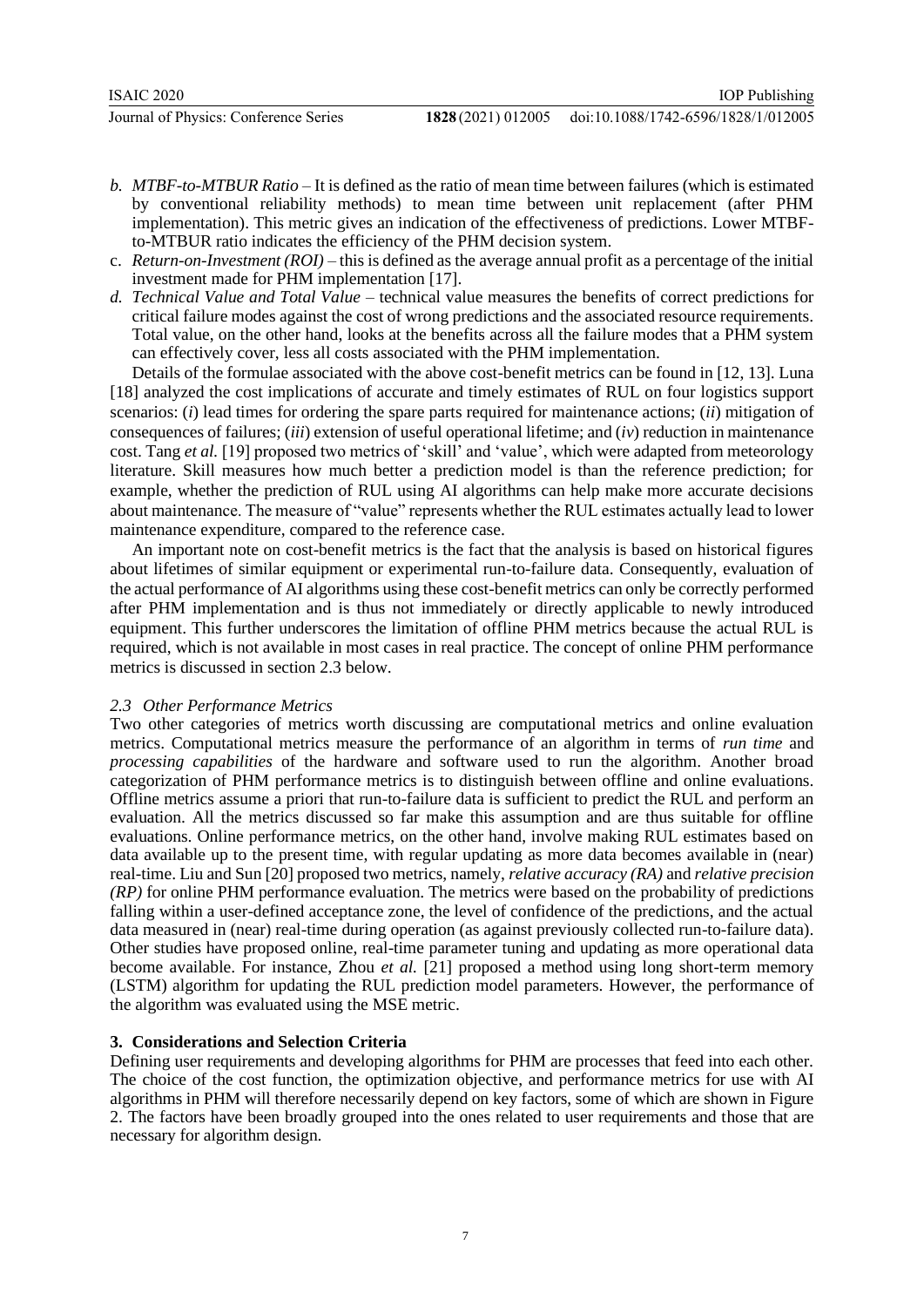#### *3.1.User Requirements*

Timeliness *–* the time of first prediction should trigger maintenance planning and determine the usefulness of the RUL prediction algorithm.



**Figure 2.** Considerations for PHM metrics selection.

- Criticality *–* components whose failures result in severe consequences should have stricter performance requirements. For instance, the lead time required to take maintenance action should be longer for safety-critical equipment, along with narrow confidence bounds. Furthermore, defining the failure threshold is a key consideration for critical equipment.
- Maintenance logistics support the lead time required to order spare parts would influence the choice of PHM metrics. For example, the *prognostic horizon* metric.
- Regulation/standards *–* extant regulations, or lack thereof, contribute to user requirement specifications, since standards and regulations will have to be complied with.
- Cost-benefit *–* this is perhaps of utmost importance in PHM research as it determines whether or not a PHM decision system is worth it.

#### *3.2.Algorithm Design Requirements*

- Data type and characteristics *–* although ground truth RUL values obtained from run-to-failure data attempt to simulate real life scenarios, such data will always differ from reality. Algorithm design must therefore factor in noise in sensor data along with other uncertainties associated with health state estimation and future loading conditions.
- Algorithm optimization type *–* essentially, AI algorithms perform optimization by minimizing a loss function designed around a performance metric, e.g. MSE.
- Computing resources *–* these must be compatible with data type and size, as well as choice of algorithm; thus influencing algorithm design.

#### *3.3. Other Considerations*

An algorithm that penalizes large errors may be rejected even though it makes good predictions towards EOL. This is because, typically, during early life, algorithms are trained using minimal data and predictions could result in large errors. However, the errors would tend to become smaller as the system approaches its EOL because more data becomes available. Typically, metrics that take an average over lifetime as against breaking down the lifetime into different parts exhibit this trait (e.g. MAE). However, in cases where the accuracy of early predictions is very important, penalizing early errors can be a performance requirement. PHM effectivity can also be a very useful input for maintenance planning.

#### *3.4. Pros and Cons of Some Selected Metrics*

In addition to discussions in section 2 on each of the metrics, Table 1 below gives the strengths and weaknesses of some selected metrics. As a general note regarding the units of the metrics discussed; accuracy-based and precision-based metrics, along with their other derivatives, are typically measured in the same unit as the RUL – which is either number of cycles or running hours. Weighted metrics and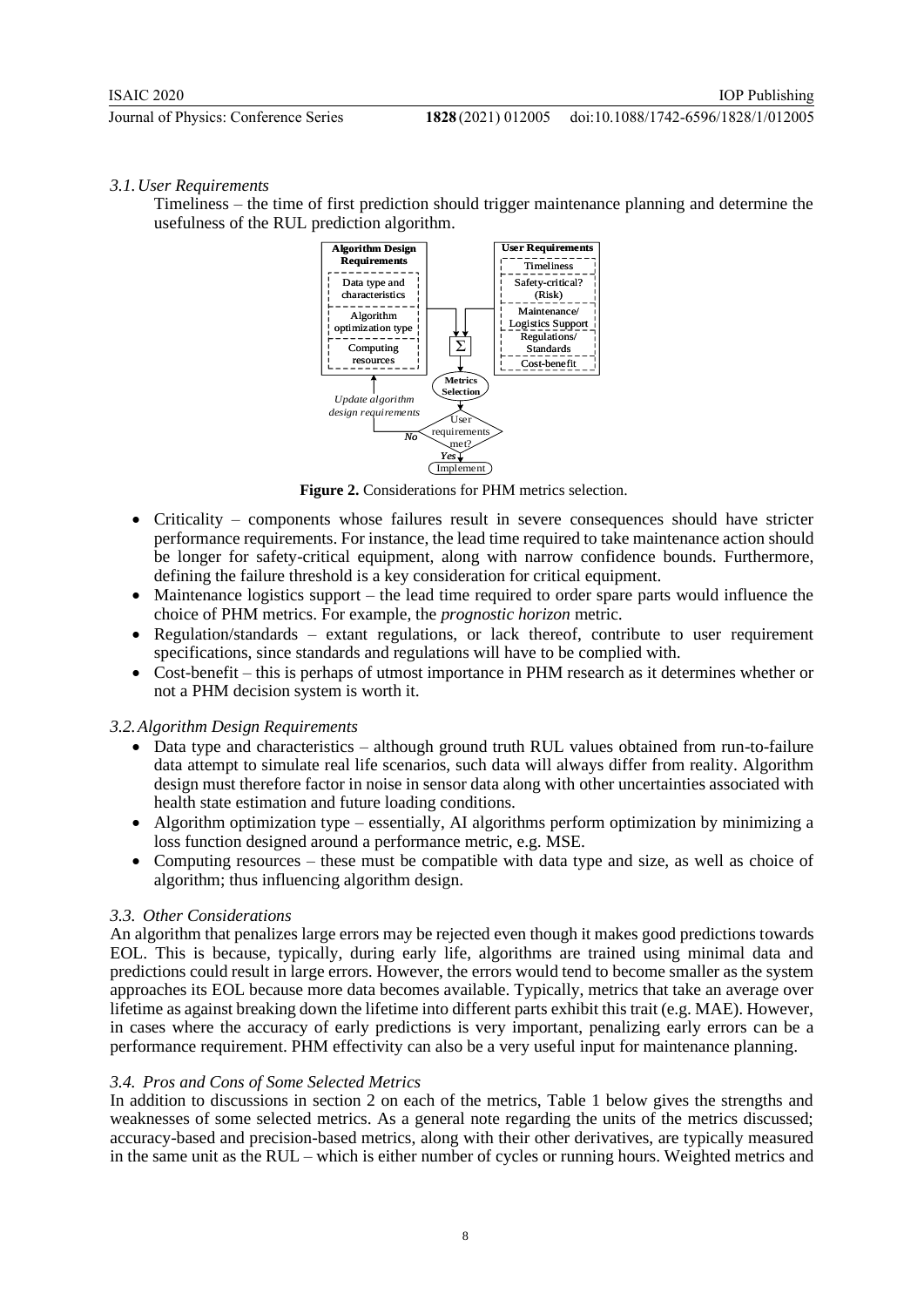relative accuracy metrics are devoid of units and are more amenable to easy comparison of results across different simulations and algorithms.

| <b>Metric</b>               | Pros                                                                                              | Cons                                                       |
|-----------------------------|---------------------------------------------------------------------------------------------------|------------------------------------------------------------|
| MAE; Overall Average Bias   | a. Easy to compute and understand.<br>b. Unit is same as unit of RUL.                             | a. Susceptible to outliers.<br>b. Does not reveal bias.    |
|                             | c. Equal weighting for individual errors.                                                         | c. Requires ground truth RUL.                              |
|                             |                                                                                                   | d. Unsuitable for multiple datasets with varying scales.   |
| SSE; MSE                    |                                                                                                   | a. Requires ground truth RUL.                              |
|                             | a. Applies weighting to magnitude of error.<br>b. Good for gradient-based algorithms (amenable to | b. Sensitive to outliers.                                  |
|                             | optimization).                                                                                    | c. Unit differs from unit of RUL (i.e. scale-dependent).   |
| <b>RMSE</b>                 | a. Applies weighting to magnitude of error.                                                       | a. Requires ground truth RUL.                              |
|                             | b. Unit is same as unit of RUL.                                                                   | b. Sensitive to outliers.                                  |
|                             |                                                                                                   | c. Unsuitable for sparse data.                             |
| MAPE; sMAPE                 | a. No unit; good for comparison across different                                                  | a. Does not reveal bias.                                   |
|                             | datasets.                                                                                         | b. Sensitive to outliers.                                  |
|                             | b. Easy to compute and understand                                                                 | c. Requires true RUL.                                      |
| <b>MdAE</b>                 | a. Less sensitive to outliers (than MAE).                                                         | a. May not work well with very large datasets.             |
| <b>MdAPE</b>                | a. Handles outliers well.                                                                         | a. Not intuitive or directly informative.                  |
|                             | b. Not scale-dependent.                                                                           |                                                            |
| Std. Deviation;             | a. Handles outliers well.                                                                         | a. Assumes a distribution for RUL.                         |
| Overall Average Variability | b. It is a good indication of spread.                                                             | b. Affected by weighting of errors.                        |
| <b>MAD</b> (Mean Absolute   | a. Good for sparse data.                                                                          | a. May not work well for a large data set with lots of     |
| Deviation)                  | b. Easy to compute and understand.                                                                | outliers.                                                  |
| MdAD (Median Absolute       | a. Handles outliers well.                                                                         | a. May not work well with very large data sets.            |
| Deviation)                  | b. Good for sparse data.                                                                          |                                                            |
| Prognostic Horizon          | a. Easy to compute and understand.                                                                | a. May be confusing to use for multiple predictions.       |
|                             | b. Amenable to user definition.                                                                   |                                                            |
| α-λ performance             | a. Flexibility to define user requirements.                                                       | a. Requires ground truth RUL.                              |
|                             | b. Provides a visual graph of performance.                                                        | b. Requires prediction to remain within $\alpha$ -bounds.  |
| Relative accuracy (RA);     | a. Useful for comparing multiple algorithms.                                                      | a. Requires ground truth RUL.                              |
| Cumulative RA               |                                                                                                   |                                                            |
| Convergence                 | a. Good indicator of EOL predictions.                                                             | a. Requires ground truth RUL.                              |
|                             |                                                                                                   | b. Difficult to measure for predictions with large spread. |
| WEB, WPS, CIS, CCH and      | a. Assigns weights as a function of operational life.                                             | a. Not easy to compute or understand.                      |
| Total score                 | b. Mostly scale-independent.                                                                      | b. Requires true RUL.                                      |
|                             | c. Incorporates uncertainties.                                                                    |                                                            |

| <b>Table 1.</b> Merits and demerits of AI-driven PHM performance metrics. |  |
|---------------------------------------------------------------------------|--|
|---------------------------------------------------------------------------|--|

#### **4. Conclusion and Future Work**

A significant amount of effort has been put into the attempt to develop performance metrics for AI algorithms used in PHM research. This drive has led to a multiplicity of metrics to measure the accuracy and precision of RUL estimates. The following are important observations and findings:

- a) There is a need to unify performance metrics for PHM applications, thereby narrowing down the list. This is a daunting proposal as different application scenarios, data types, algorithms, etc. pose different sets of challenges.
- b) The area of online PHM performance evaluation, which indeed applies to most real-life systems, still remains somewhat under-researched.
- c) Incorporating uncertainties into PHM remains a challenge. Even though some AI algorithms now incorporate Bayesian techniques to minimize uncertainty, the RUL predictions are still ultimately evaluated using accuracy-based measures such as MAE, MSE and RMSE.
- d) As a consequence of the foregoing points, conventional performance metrics remain popular. It will be of interest to see how these metrics evolve as more PHM solutions become adopted in fielded systems, thereby serving as sources of feedback for the suitability of the metrics.

This work provided a synopsis of a synopsis of the performance metrics used for AI-driven PHM of mechanical systems, by the proposition of a comprehensive classification scheme. Conventional as well as PHM-specific metrics were covered, along with discussion on the key factors that should guide engineers in selecting metrics during algorithm design. A key finding is that although efforts have been made to develop bespoke metrics for use in PHM, with the recent resurgence in the use of AI algorithms for RUL prediction, these bespoke algorithms have not yet found wide acceptance and application. This work therefore serves as a good reference material to help in making a choice between the conventional